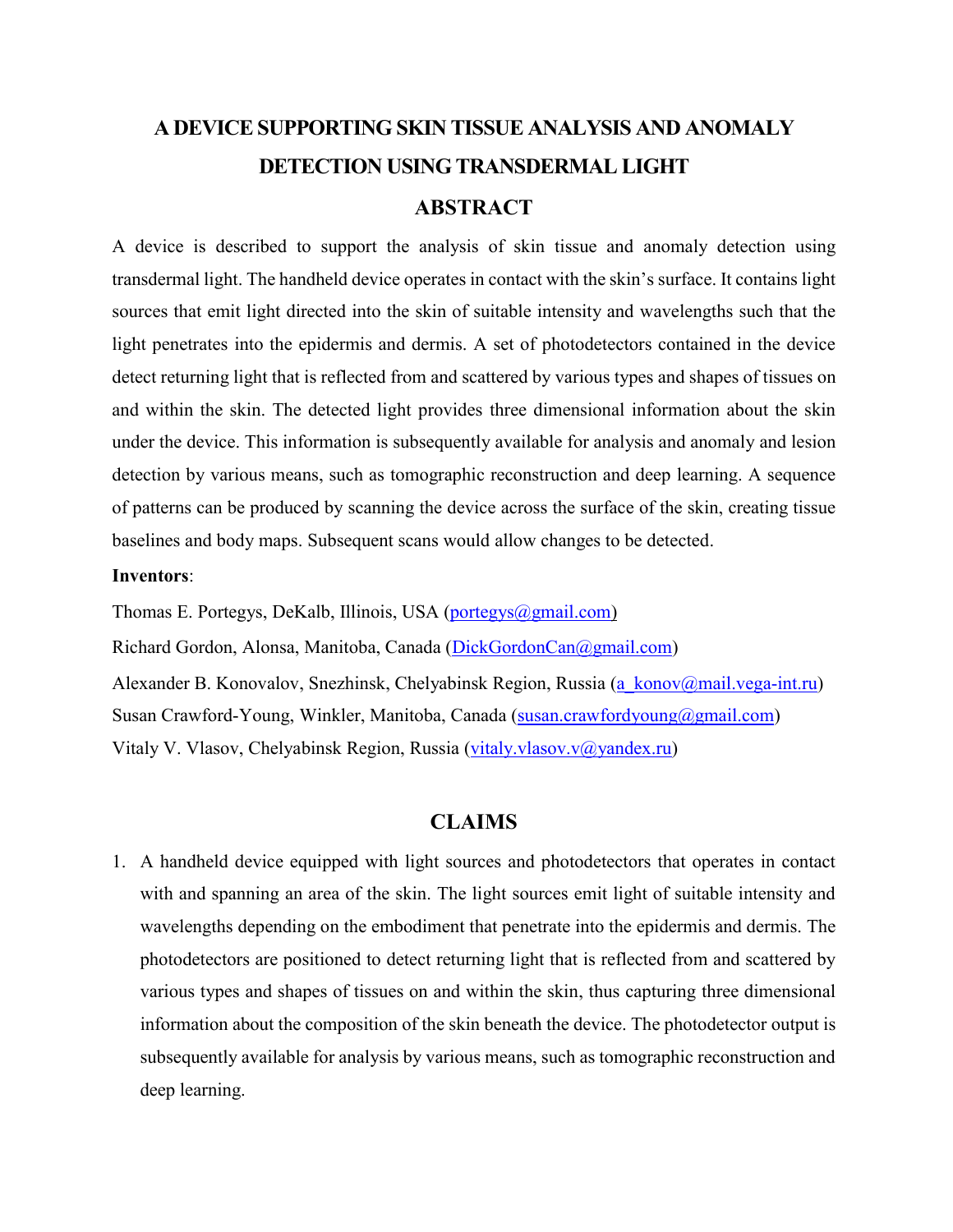## **BACKGROUND OF THE INVENTION**

Melanoma is a type of skin cancer that develops from skin cells called melanocytes. The estimated five-year survival rate for patients whose melanoma is detected early is 99%. The survival rate falls dramatically to 63% when the disease reaches the lymph nodes, and 20% when the disease metastasizes to other organs. In its early highly curable stages, melanoma is confined to the surface and upper portions of the epidermis. In its later more deadly stages it penetrates deeper into the epidermis and dermis. The diagnosis of melanoma is typically done via a biopsy when recommended by a dermatologist after a visual skin inspection. A device that can provide a reliable diagnosis without special medical training and which can be kept in the home for convenient use would greatly reduce the rate of serious outcomes of this disease.

### *FIELD OF THE INVENTION*

The current invention relates to medical analysis of skin tissues for the purpose of detecting melanomas and other anomalies. Specifically, the use of subcutaneous light to distinguish melanoma from other skin tissues, as in:

Rey-Barroso, Laura et al. (2018). Visible and extended near-infrared multispectral imaging for skin cancer diagnosis. *Sensors*.

# *DESCRIPTION OF THE RELATED ART*

- 1. US 2017/0172487 A1. Publication Date: Jun. 22, 2017. The invention relates to medical analysis of skin basal-cell carcinoma and melanoma by sub skin imaging. Light sources illuminate both the surface and subsurface of the skin. Reflected light is recorded by a camera for later analysis. This differs from the present invention in that in the latter the returning light is captured by photodetectors at the surface without the use of camera optics, such as lenses. <https://patents.google.com/patent/US20170172487A1/en>
- 2. The *sKan* is a handheld device that uses thermal signatures to detect melanomas. This differs from the present invention in that in the latter light rather than thermal energy is used. [https://medium.com/dyson/the-skan-a-low-cost-skin-cancer-detection-device-engineered-to](https://medium.com/dyson/the-skan-a-low-cost-skin-cancer-detection-device-engineered-to-end-misdiagnosis-c9a6beff3546)[end-misdiagnosis-c9a6beff3546](https://medium.com/dyson/the-skan-a-low-cost-skin-cancer-detection-device-engineered-to-end-misdiagnosis-c9a6beff3546)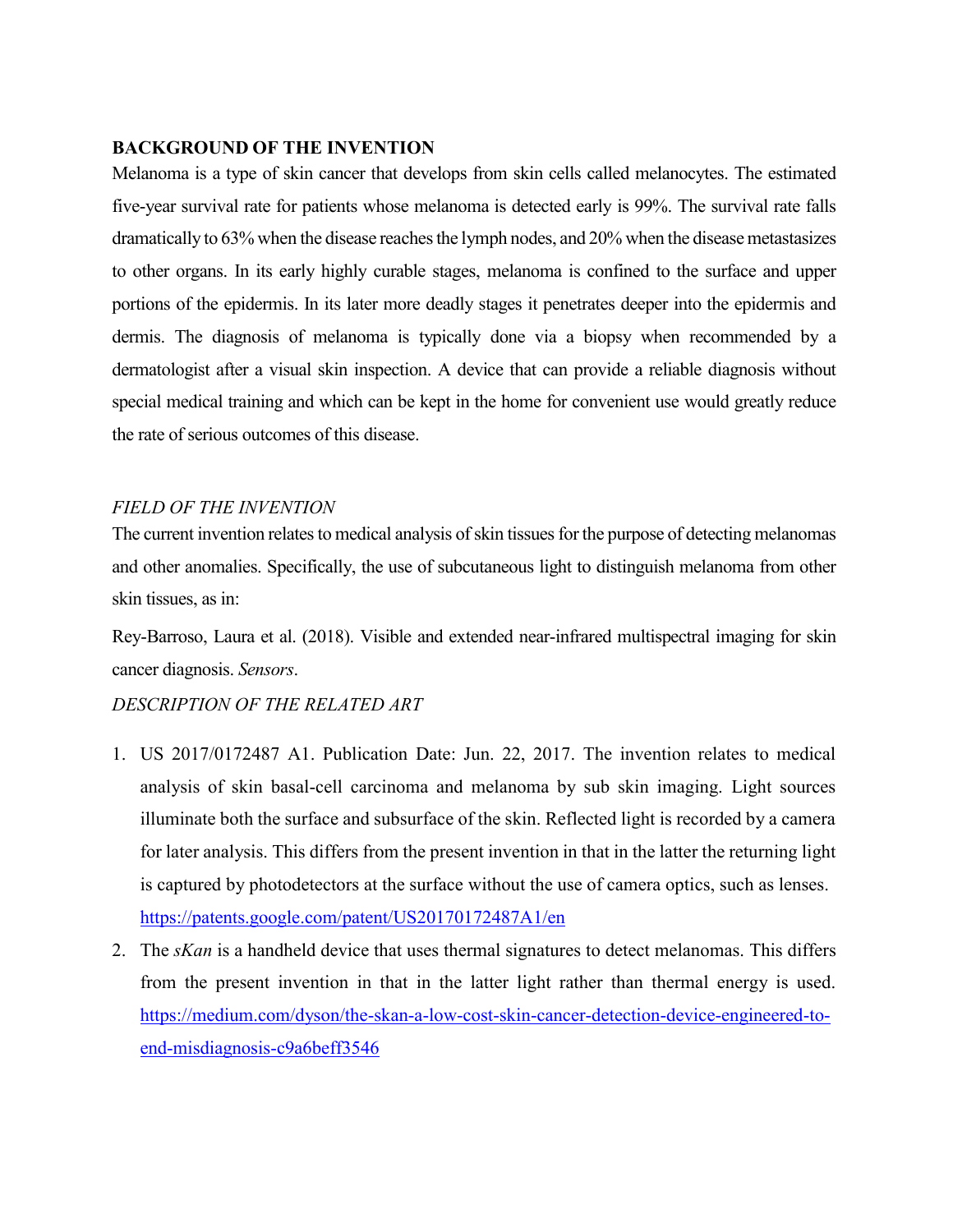- 3. *DermaSensor* is a handheld pen-shaped device that uses elastic scattering spectroscopy. A user evaluates lesions by running the tip of the device over the skin. The differs from the present invention in that in the latter light is transmitted and received rather than bombarding the skin with free electrons to trigger transitional molecular energy states within skin. <https://www.curetoday.com/articles/pen-like-device-may-help-detect-melanoma>
- 4. The *Verisante Aura* non-invasively analyzes a lesion/mole by scanning 21 different cancer biomarkers at the cellular level. It uses Raman spectroscopy which is a noninvasive optical technique capable of measuring vibrational modes of biomolecules within skin tissues. This differs from the present invention in that in the latter reflected and scattered light is used rather that molecular energy emissions.

See: Lui, H., Zhao, J., McLean, D., Zeng, H. (2012). Real-time Raman spectroscopy for in vivo skin cancer diagnosis. *Cancer Research*. 15;72(10):2491-500. doi: 10.1158/0008- 5472.CAN-11-4061

[https://www.forbes.com/sites/johnnosta/2013/03/14/simply-amazing-instantly-diagnosis](https://www.forbes.com/sites/johnnosta/2013/03/14/simply-amazing-instantly-diagnosis-melanoma-with-the-flash-of-a-light/#3e2f66ce3cf9)[melanoma-with-the-flash-of-a-light/#3e2f66ce3cf9](https://www.forbes.com/sites/johnnosta/2013/03/14/simply-amazing-instantly-diagnosis-melanoma-with-the-flash-of-a-light/#3e2f66ce3cf9)

#### **SUMMARY OF THE DISCLOSURE**

The device comprises one or more light sources of various intensities and wavelengths, arranged in a configuration spanning an area on the surface of the skin, depending on the embodiment. It also comprises a set of photodetectors of varying quantities, sensitivities, and arrangement relative to the light sources, depending on the embodiment. The operation of the device consists of sequentially activating the light sources by embodiment-specific means to emit light on to and into the skin and to cumulatively detect light reflected and scattered by tissues in the skin by use of the photodetectors, providing three dimensional information about the composition of the skin beneath the device. The photodetector output is then used for further analysis.

#### **BRIEF DESCRIPTION OF THE DRAWINGS**

FIG. 1 is side view showing the device in operation as light penetrates the skin and is reflected or scattered by tissues within the skin back to a set of photodetectors.